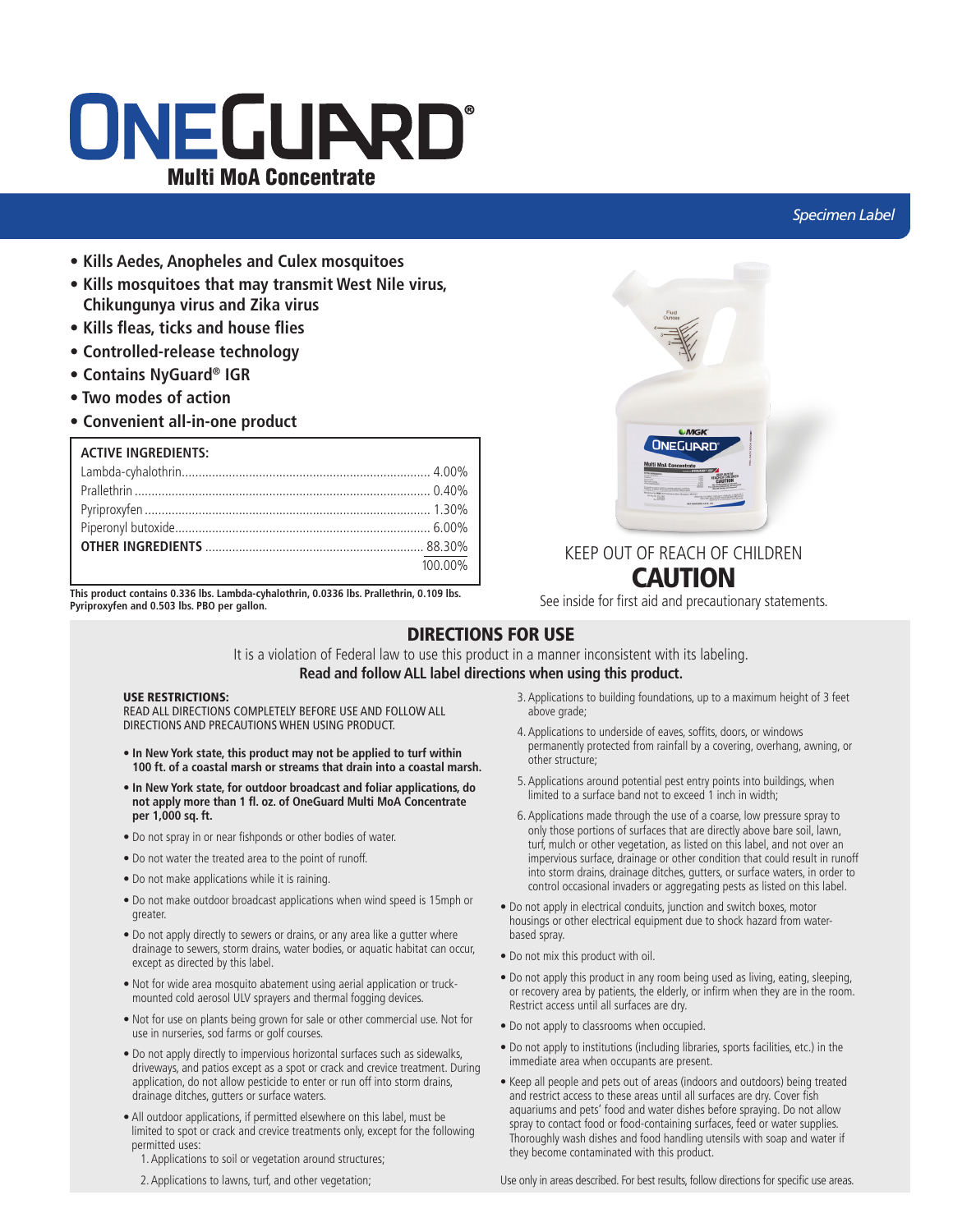## PESTS CONTROLLED

Ants (excluding pharaoh, carpenter, harvester and fire), aphids, Asian lady beetles, beetles, boxelder bugs, carpet beetles, caterpillars, chinch bugs, clothes moths, crickets, daddy-longlegs, earwigs, fleas, crane flies, drain flies, fruit flies, house flies, phorid flies, firebrats, kudzu bugs, non-biting midges, mealybugs, millipedes, mites, mole crickets, mosquitoes, pillbugs, psocids, scales, silverfish, sowbugs, spiders (excluding black widow and brown recluse), springtails, stink bugs (including brown marmorated), stored product pests, ticks, whiteflies.

#### USE AREAS

For control of listed insects, indoors and outdoors, in food and non-food areas: backyards, lawns, trees, ornamental landscaping, recreational areas, parks and athletic fields. Also for use in and around homes, schools, warehouses, office buildings, apartment buildings, theaters, hotels, resorts, industrial buildings, motels, camp sites/campgrounds, aircraft cargo areas, kennels, deer pens and enclosures, zoos, wild animal parks, food processing plants, food service establishments, restaurants, outdoor dining areas, supermarkets and grocery stores, transportation equipment, truck trailers, railroad cars and food manufacturing and warehousing establishments.

This product should not stain or cause damage to painted or varnished surfaces, plastics, fabrics, or other surfaces where water applied alone causes no damage. Treat a small area and allow it to dry to determine whether staining will occur.

> • Structural perimeter treatment • Surface spray treatment

## APPLICATION METHODS

- Broadcast spray treatment
- Foliar spray treatment
- Spot, crack and crevice treatment
- APPLICATION EQUIPMENT
- Includes, but is not limited to:
- Backpack mist blowers
- Backpack sprayers
- Handheld sprayers

## MIXING INSTRUCTIONS

OneGuard® Multi MoA Concentrate should be diluted with water only and applied with handpressurized or power-operated equipment. Clean equipment before and after use. Agitate the container of OneGuard Multi MoA Concentrate before diluting by inverting it several times. For dilution, add approximately half the required water to the tank and then add the appropriate amount of OneGuard Multi MoA Concentrate. Agitate and slowly add the remaining water. Agitate the mixture thoroughly before using and occasionally during use to ensure dispersion. Avoid excessive application.

• Mist sprayers • Power sprayers

|                                                         | <b>Final % Concentration of Active</b><br>Ingredient |                             |                             |
|---------------------------------------------------------|------------------------------------------------------|-----------------------------|-----------------------------|
| <b>Active Ingredient</b>                                | $1.0 \text{ fl. oz.}$<br>per gallon                  | $1.5$ fl. oz.<br>per gallon | $2.0$ fl. oz.<br>per gallon |
| Lambda-cyhalothrin                                      | 0.031%                                               | 0.046%                      | 0.062%                      |
| Prallethrin                                             | 0.003%                                               | 0.005%                      | 0.006%                      |
| Pyriproxyfen                                            | 0.010%                                               | 0.015%                      | 0.020%                      |
| Piperonyl butoxide                                      | 0.047%                                               | 0.070%                      | 0.092%                      |
| Total % Concentrate of all<br><b>Active Ingredients</b> | 0.091%                                               | 0.136%                      | 0.180%                      |

## TANK MIXING:

OneGuard Multi MoA Concentrate can be tank mixed with other currently registered products unless expressly prohibited by the product label. To ensure compatibility, conduct a small volume mixing test with the other products. Do not tank mix OneGuard Multi MoA Concentrate with products containing dichlorvos (DDVP).

It is the pesticide user's responsibility to ensure that all products in the listed mixtures are registered for the intended use. Users must follow the most restrictive directions and precautionary language of the products in the mixture (for example, first aid from one product, spray drift management from another.)

### FOAM APPLICATIONS:

OneGuard Multi MoA Concentrate may be converted to foam, which can be used to treat structural voids to control or prevent listed pests harboring in walls, under slabs, or in other void areas.

## OUTDOOR USE

| <b>Application Site</b>                                                                                                                                     | Pest                                                                                                                                                                                                                                                                                                                                        | <b>Dilution Rate</b><br><b>In Water</b>                                                                                                                                                                                                                                                       | <b>Application</b><br>Method(s)                                                                                                                                                                                                        |
|-------------------------------------------------------------------------------------------------------------------------------------------------------------|---------------------------------------------------------------------------------------------------------------------------------------------------------------------------------------------------------------------------------------------------------------------------------------------------------------------------------------------|-----------------------------------------------------------------------------------------------------------------------------------------------------------------------------------------------------------------------------------------------------------------------------------------------|----------------------------------------------------------------------------------------------------------------------------------------------------------------------------------------------------------------------------------------|
| Mosquito Habitats <sup>1</sup>                                                                                                                              | Mosquitoes                                                                                                                                                                                                                                                                                                                                  | 1.0 fl. oz. to 2.0 fl.<br>oz. per gallon or 1.0<br>fl. oz. to 2.0 fl. oz. in<br>sufficient water to<br>cover 1,000 sq. ft.<br><b>In New York</b><br>state, for outdoor<br>broadcast and<br>foliar applications,<br>do not apply more<br>than 1 fl. oz. of<br>concentrate per<br>1,000 sq. ft. | Broadcast spray<br>treatment<br>Foliar spray treatment<br>Spot treatment                                                                                                                                                               |
| Ornamentals and<br>Landscapes <sup>2</sup>                                                                                                                  | Aphids, Caterpillars,<br>Crane flies, drain flies,<br>fruit flies and phorid<br>flies, mealybugs,<br>mites, Scales, Stink<br>bugs (including<br>brown marmorated),<br>Whiteflies                                                                                                                                                            | 1.0 fl. oz. to 2.0 fl.<br>oz. per gallon or 1.0<br>fl. oz. to 2.0 fl. oz. in<br>sufficient water to<br>cover 1,000 sq. ft.<br><b>In New York</b><br>state, for outdoor<br>broadcast and<br>foliar applications,<br>do not apply more<br>than 1 fl. oz. of<br>concentrate per<br>1,000 sq. ft. | Broadcast spray<br>treatment<br>Foliar spray treatment<br>Spot treatment<br>In New York state, this<br>product may not be<br>applied to turf within<br>100 ft. of a coastal<br>marsh or streams that<br>drain into a coastal<br>marsh. |
| Lawns and Turf                                                                                                                                              | Ants (excluding<br>pharaoh, carpenter,<br>harvester and fire),<br>Beetles, Chinch bugs,<br>Crane flies, drain flies,<br>fruit flies and phorid<br>flies, fleas, Mole<br>crickets, Springtails,<br><b>Ticks</b>                                                                                                                              | 1.0 fl. oz. to 2.0 fl.<br>oz. per gallon or 1.0<br>fl. oz. to 2.0 fl. oz. in<br>sufficient water to<br>cover 1,000 sq. ft.<br><b>In New York</b><br>state, for outdoor<br>broadcast and<br>foliar applications,<br>do not apply more<br>than 1 fl. oz. of<br>concentrate per<br>1,000 sq. ft. | Broadcast spray<br>treatment<br>In New York state, this<br>product may not be<br>applied to turf within<br>100 ft. of a coastal<br>marsh or streams that<br>drain into a coastal<br>marsh.                                             |
| Exterior Walls,<br>Foundations and<br>Structures                                                                                                            | Ants (excluding<br>pharaoh, carpenter,<br>harvester and fire),<br>Asian lady beetles,<br>Boxelder bugs,<br>Crickets, Daddy-<br>longlegs, Earwigs,<br>Crane flies, drain flies,<br>fruit flies, house flies<br>and phorid flies, Kudzu<br>bugs, Millipedes,<br>Pillbugs, Sowbugs,<br>Spiders (excluding<br>black widow and<br>brown recluse) | 1.0 fl. oz. to 2.0 fl.<br>oz. per gallon or 1.0<br>fl. oz. to 2.0 fl. oz. in<br>sufficient water to<br>cover 1,000 sq. ft.                                                                                                                                                                    | Crack and crevice<br>treatment<br>Spot treatment<br>Structural perimeter<br>treatment<br>Surface spray<br>treatment                                                                                                                    |
| <sup>1</sup> Do not spray in or near fishponds or other bodies of water.<br><sup>2</sup> A small-scale test is recommended to verify safety to ornamentals. |                                                                                                                                                                                                                                                                                                                                             |                                                                                                                                                                                                                                                                                               |                                                                                                                                                                                                                                        |

## SPECIFIC USE DIRECTIONS:

#### MOSQUITOES:

Apply as a spray where mosquitoes may rest, harbor, or breed, contacting as many mosquitoes as possible. This includes, but is not limited to, tall grass, foliage, landscape plantings, building foundations, soil beneath decks, backyards and lawns. The ideal target area is the bottom 20 feet of trees. Pay particular attention to the underside of plant leaves and resting sites.

Apply using a backpack mist blower or other mechanical or pressurized equipment including, but not limited to, backpack sprayers and power sprayers. Do not make outdoor broadcast applications when wind speed is 15mph or greater.

Recommended to use 1 fl. oz. per gallon or 1 fl. oz. in sufficient water to cover 1,000 sq. ft. for standard light infestation or low pest pressure and 2 fl. oz. per gallon or 2 fl. oz. in sufficient water to cover 1,000 sq. ft. for heavy infestation or high pest pressure.

In New York state, for outdoor broadcast and foliar applications, do not apply more than 1 fl. oz. of OneGuard Multi MoA Concentrate per 1,000 sq. ft.

#### LISTED FLIES:

To control house flies and phorid flies, treat protected areas outdoors. Treat garbage cans, cracks and crevices containing organic matter, recycling bins and other sources that hold or contain organic matter.

To control fruit flies, treat surfaces around garbage cans and recycling bins.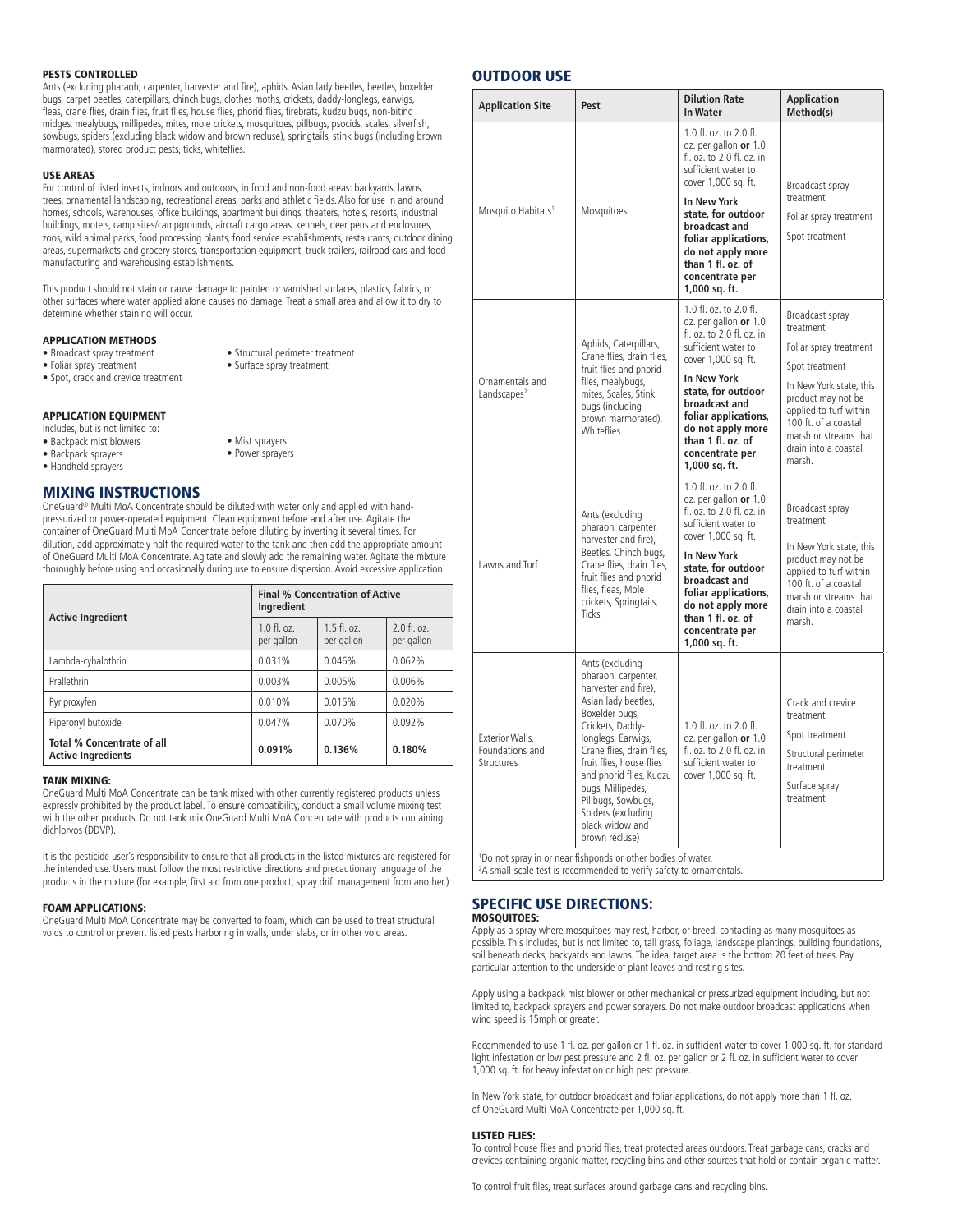## FLEAS & TICKS:

To control fleas and ticks, apply to kennels, runs and other areas where pets or other animals have been present. Treat the entire area and retreat as necessary to maintain control. Do not apply to pasture or cropland and do not allow animals and people to access treated areas until the application has dried. DO NOT SPRAY PETS OR OTHER ANIMALS WITH THIS PRODUCT. Treat pets with a product registered for use on animals.

For best outdoor control of ticks, apply spray to vegetation, brush, branches and other areas near habitation where ticks may harbor or frequent.

## EXAMPLES OF DILUTIONS FOR STRUCTURAL PERIMETER BARRIER APPLICATIONS

| <b>Application</b>                                                                                                                     | Application              | <b>Fluid Ounces of OneGuard Multi MoA Concentrate</b> |                            |                          |
|----------------------------------------------------------------------------------------------------------------------------------------|--------------------------|-------------------------------------------------------|----------------------------|--------------------------|
| Volume:                                                                                                                                | <b>Rate: Fluid</b>       | to Dilute in Water According to Spray Tank Volumes    |                            |                          |
| Gallons of<br>ounces of<br><b>Solution Per</b><br><b>OneGuard</b><br>Multi MoA<br>1,000 sq. ft.<br>Concentrate<br>Per 1,000<br>sq. ft. | 5 gallons                | 10 gallons                                            | 50 gallons                 |                          |
| 1 gal.                                                                                                                                 | $1.0 \text{ fl.}$ $0z$ . | $5.0$ fl. oz.                                         | $10.0 f$ , $0z$ .          | $50.0$ fl. oz.           |
|                                                                                                                                        | $1.5$ fl. oz.            | $7.5$ fl. oz.                                         | 15.0 fl. oz.               | 75.0 fl. oz.             |
|                                                                                                                                        | $2.0$ fl. oz.            | $10.0 \text{ fl. oz.}$                                | 20 fl. oz.                 | 100.0 fl. oz.            |
| 2 gal.                                                                                                                                 | $1.0 \text{ fl. oz.}$    | $2.5$ fl. oz.                                         | $5.0$ fl. oz.              | $25.0$ fl. oz.           |
|                                                                                                                                        | $1.5$ fl. oz.            | $3.75$ fl. oz.                                        | $7.5$ fl. oz.              | 37.5 fl. oz.             |
|                                                                                                                                        | $2.0$ fl. oz.            | $5.0 \text{ fl.}$ $oz.$                               | $10.0 \text{ fl.}$ $0.7$ . | $50.0$ fl. oz.           |
| 5 gal.                                                                                                                                 | 1.0 fl. oz.              | $1.0 \text{ fl.}$ $oz.$                               | $2.0$ fl. oz.              | $10.0 \text{ fl. oz.}$   |
|                                                                                                                                        | $1.5 \text{ fl. oz.}$    | $1.5 \text{ fl. oz.}$                                 | $3.0 \text{ fl.}$ $0.7$ .  | $15.0 \text{ fl.}$ $oz.$ |
|                                                                                                                                        | 2.0 fl. oz.              | $2.0 \text{ fl.}$ $oz.$                               | 4.0 fl. oz.                | 20.0 fl. oz.             |

## EXAMPLES OF DILUTIONS FOR SPRAY RIGS

| <b>Fluid ounces of OneGuard Multi MoA</b><br><b>Concentrate to Dilute in Water</b> | <b>Gallons of Water</b> | <b>Square Feet of</b><br>Coverage |
|------------------------------------------------------------------------------------|-------------------------|-----------------------------------|
| 2 fl. oz.                                                                          | 5 gal.                  | 2,000 sq. ft.                     |
| 4 fl. oz.                                                                          | $10$ gal.               | 4,000 sq. ft.                     |
| 8 fl. oz.                                                                          | 25 gal.                 | 8,000 sq. ft.                     |
| 16 fl. oz.                                                                         | 50 gal.                 | 16,000 sq. ft.                    |
| 32 fl. oz.                                                                         | 100 gal.                | 32,000 sq. ft.                    |

## INDOOR USE

| <b>Application Site</b>                                                                                                                                                    | Pest                                                                                                                                                                                                                                                                                                                              | <b>Dilution Rate In</b><br>Water                                                                                           | <b>Application</b><br>Method(s)                                    |
|----------------------------------------------------------------------------------------------------------------------------------------------------------------------------|-----------------------------------------------------------------------------------------------------------------------------------------------------------------------------------------------------------------------------------------------------------------------------------------------------------------------------------|----------------------------------------------------------------------------------------------------------------------------|--------------------------------------------------------------------|
| Non-Food<br>Handling                                                                                                                                                       | Ants (excluding pharaoh,<br>carpenter, harvester and fire),<br>Asian lady beetles, Beetles,<br>Carpet beetles, Clothes moths,<br>Crane flies, drain flies, fruit<br>flies, house flies and phorid<br>flies, Firebrats, Fleas, Silverfish,<br>Spiders (excluding black<br>widow and brown recluse),<br>Stored product pests, Ticks | 1.0 fl. oz. to 2.0 fl.<br>oz. per gallon or 1.0<br>fl. oz. to 2.0 fl. oz. in<br>sufficient water to<br>cover 1,000 sq. ft. | Spot, crack and<br>crevice treatment<br>Surface spray<br>treatment |
| Food-Handling <sup>1</sup>                                                                                                                                                 | Ants (excluding pharaoh,<br>carpenter, harvester and fire),<br>Crane flies, drain flies, fruit<br>flies, house flies and phorid<br>flies, Stored product pests                                                                                                                                                                    | 1.0 fl. oz. to 2.0 fl.<br>oz. per gallon or 1.0<br>fl. oz. to 2.0 fl. oz. in<br>sufficient water to<br>cover 1,000 sq. ft. | Spot, crack and<br>crevice treatment<br>Surface spray<br>treatment |
| 'Do not apply when food-processing facility is in operation or foods are exposed. Do not apply this<br>spray to surfaces or utensils that may come into contact with food. |                                                                                                                                                                                                                                                                                                                                   |                                                                                                                            |                                                                    |